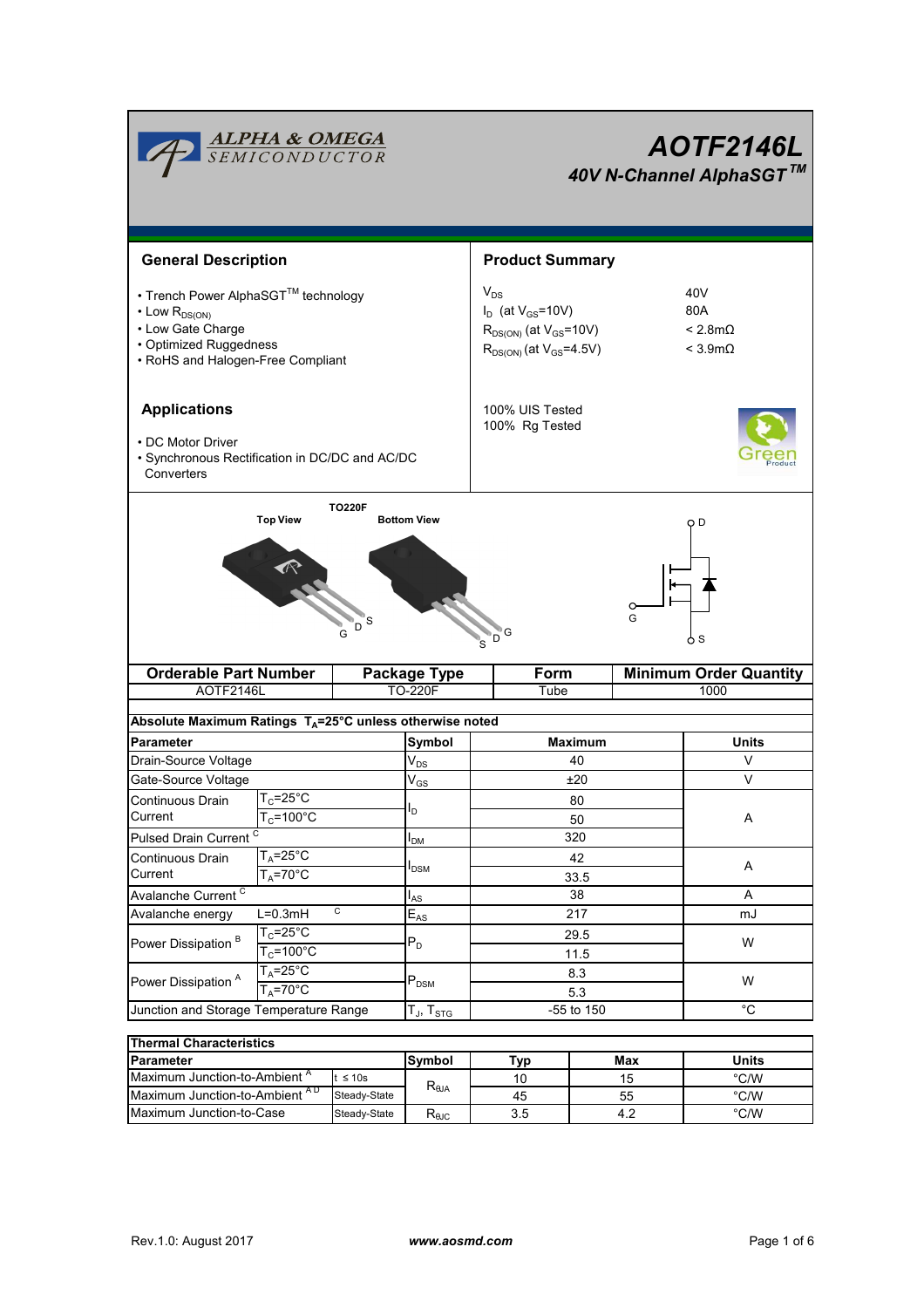

#### **Electrical Characteristics (TJ=25°C unless otherwise noted)**

| Symbol                                   | Parameter                             | <b>Conditions</b>                                                                                  | Min                  | <b>Typ</b>   | <b>Max</b>     | <b>Units</b> |           |
|------------------------------------------|---------------------------------------|----------------------------------------------------------------------------------------------------|----------------------|--------------|----------------|--------------|-----------|
|                                          | <b>STATIC PARAMETERS</b>              |                                                                                                    |                      |              |                |              |           |
| <b>BV</b> <sub>DSS</sub>                 | Drain-Source Breakdown Voltage        | $I_D = 250 \mu A$ , $V_{GS} = 0V$                                                                  |                      | 40           |                |              | V         |
| $I_{\text{DSS}}$                         | Zero Gate Voltage Drain Current       | $V_{DS}$ =40V, $V_{GS}$ =0V                                                                        |                      |              |                | 1            |           |
|                                          |                                       |                                                                                                    | $T_{\rm J}$ =55°C    |              |                | 5            | μA        |
| $I_{GSS}$                                | Gate-Body leakage current             | $V_{DS}$ =0V, $V_{GS}$ = $\pm$ 20V                                                                 |                      |              |                | ±100         | nA        |
| $V_{\text{GS(th)}}$                      | Gate Threshold Voltage                | $V_{DS}$ = $V_{GS}$ , I <sub>D</sub> =250µA                                                        |                      | 1.5          | 1.95           | 2.5          | V         |
| $R_{DS(ON)}$                             |                                       | $V_{GS}$ =10V, $I_D$ =20A                                                                          |                      |              | 2.3            | 2.8          | $m\Omega$ |
|                                          | Static Drain-Source On-Resistance     |                                                                                                    | $T_i = 125^{\circ}C$ |              | 3.5            | 4.3          |           |
|                                          |                                       | $V_{GS} = 4.5V, I_D = 20A$                                                                         |                      |              | 3.1            | 3.9          | $m\Omega$ |
| $g_{FS}$                                 | <b>Forward Transconductance</b>       | $V_{DS}$ =5V, I <sub>D</sub> =20A                                                                  |                      | 100          |                | S            |           |
| $\overline{V}_{\underline{\textrm{SD}}}$ | Diode Forward Voltage                 | $I_S = 1A$ , $V_{GS} = 0V$                                                                         |                      | 0.68         | 1              | V            |           |
| $I_{\rm S}$                              | Maximum Body-Diode Continuous Current |                                                                                                    |                      | 35           | A              |              |           |
|                                          | <b>DYNAMIC PARAMETERS</b>             |                                                                                                    |                      |              |                |              |           |
| $C_{iss}$                                | Input Capacitance                     |                                                                                                    |                      | 3830         |                | pF           |           |
| $C_{\underline{\textrm{oss}}}$           | Output Capacitance                    | $V_{GS}$ =0V, $V_{DS}$ =20V, f=1MHz                                                                |                      |              | 630            |              | рF        |
| $C_{\text{rss}}$                         | Reverse Transfer Capacitance          |                                                                                                    |                      | 45           |                | рF           |           |
| R <sub>g</sub>                           | Gate resistance                       | $f = 1$ MHz                                                                                        |                      | $\mathbf{1}$ | $\overline{2}$ | 3            | Ω         |
|                                          | <b>SWITCHING PARAMETERS</b>           |                                                                                                    |                      |              |                |              |           |
| $Q_g(10V)$                               | <b>Total Gate Charge</b>              | $V_{GS}$ =10V, $V_{DS}$ =20V, $I_D$ =20A                                                           |                      |              | 50             | 70           | nC        |
| $Q_q(4.5V)$                              | <b>Total Gate Charge</b>              |                                                                                                    |                      |              | 20             | 30           | пC        |
| $Q_{gs}$                                 | Gate Source Charge                    |                                                                                                    |                      |              | 13.5           |              | nC        |
| $\mathsf{Q}_{\underline{\mathsf{gd}}}$   | Gate Drain Charge                     |                                                                                                    |                      | 3            |                | пC           |           |
| $\mathsf{Q}_{\underline{\mathsf{oss}}}$  | Output Charge                         | $V_{GS}$ =0V, $V_{DS}$ =20V                                                                        |                      |              | 27             |              | nC        |
| $t_{D(0n)}$                              | Turn-On DelayTime                     | $V_{\rm GS}$ =10V, $V_{\rm DS}$ =20V, R <sub>1</sub> =1.0 $\Omega$ ,<br>$R_{\text{GEN}} = 3\Omega$ |                      |              | 12             |              | ns        |
| $\mathsf{t}_{\mathsf{r}}$                | Turn-On Rise Time                     |                                                                                                    |                      |              | 12             |              | ns        |
| $t_{D(off)}$                             | Turn-Off DelayTime                    |                                                                                                    |                      |              | 44             |              | ns        |
|                                          | Turn-Off Fall Time                    |                                                                                                    |                      |              | 9              |              | ns        |
| $\frac{t_f}{t_{rr}}$                     | Body Diode Reverse Recovery Time      | $I_F$ =20A, di/dt=500A/ $\mu$ s                                                                    |                      |              | 18.5           |              | ns        |
| $Q_{rr}$                                 | Body Diode Reverse Recovery Charge    | $I_F$ =20A, di/dt=500A/ $\mu$ s                                                                    |                      |              | 50             |              | nC        |

A. The value of R<sub>BJA</sub> is measured with the device mounted on 1in<sup>2</sup> FR-4 board with 2oz. Copper, in a still air environment with T<sub>A</sub> =25° C. The Power dissipation P<sub>DSM</sub> is based on R <sub>θJA</sub> t≤ 10s and the maximum allowed junction temperature of 150°C. The value in any given application depends on the user's specific board design.

B. The power dissipation P<sub>D</sub> is based on T<sub>J(MAX)</sub>=150°C, using junction-to-case thermal resistance, and is more useful in setting the upper

dissipation limit for cases where additional heatsinking is used.

C. Single pulse width limited by junction temperature  $\bar{T}_{J(MAX)}$ =150°C.

D. The  $R_{\theta JA}$  is the sum of the thermal impedance from junction to case  $R_{\theta JC}$  and case to ambient.

E. The static characteristics in Figures 1 to 6 are obtained using <300µs pulses, duty cycle 0.5% max.<br>F. These curves are based on the junction-to-case thermal impedance which is measured with the device mounted to a lar maximum junction temperature of T<sub>J(MAX)</sub>=150°C. The SOA curve provides a single pulse rating.

G. The maximum current rating is package limited.

H. These tests are performed with the device mounted on 1 in<sup>2</sup> FR-4 board with 2oz. Copper, in a still air environment with T<sub>A</sub>=25°C.

APPLICATIONS OR USE AS CRITICAL COMPONENTS IN LIFE SUPPORT DEVICES OR SYSTEMS ARE NOT AUTHORIZED. AOS DOES NOT ASSUME ANY LIABILITY ARISING OUT OF SUCH APPLICATIONS OR USES OF ITS PRODUCTS. AOS RESERVES THE RIGHT TO IMPROVE PRODUCT DESIGN,FUNCTIONS AND RELIABILITY WITHOUT NOTICE.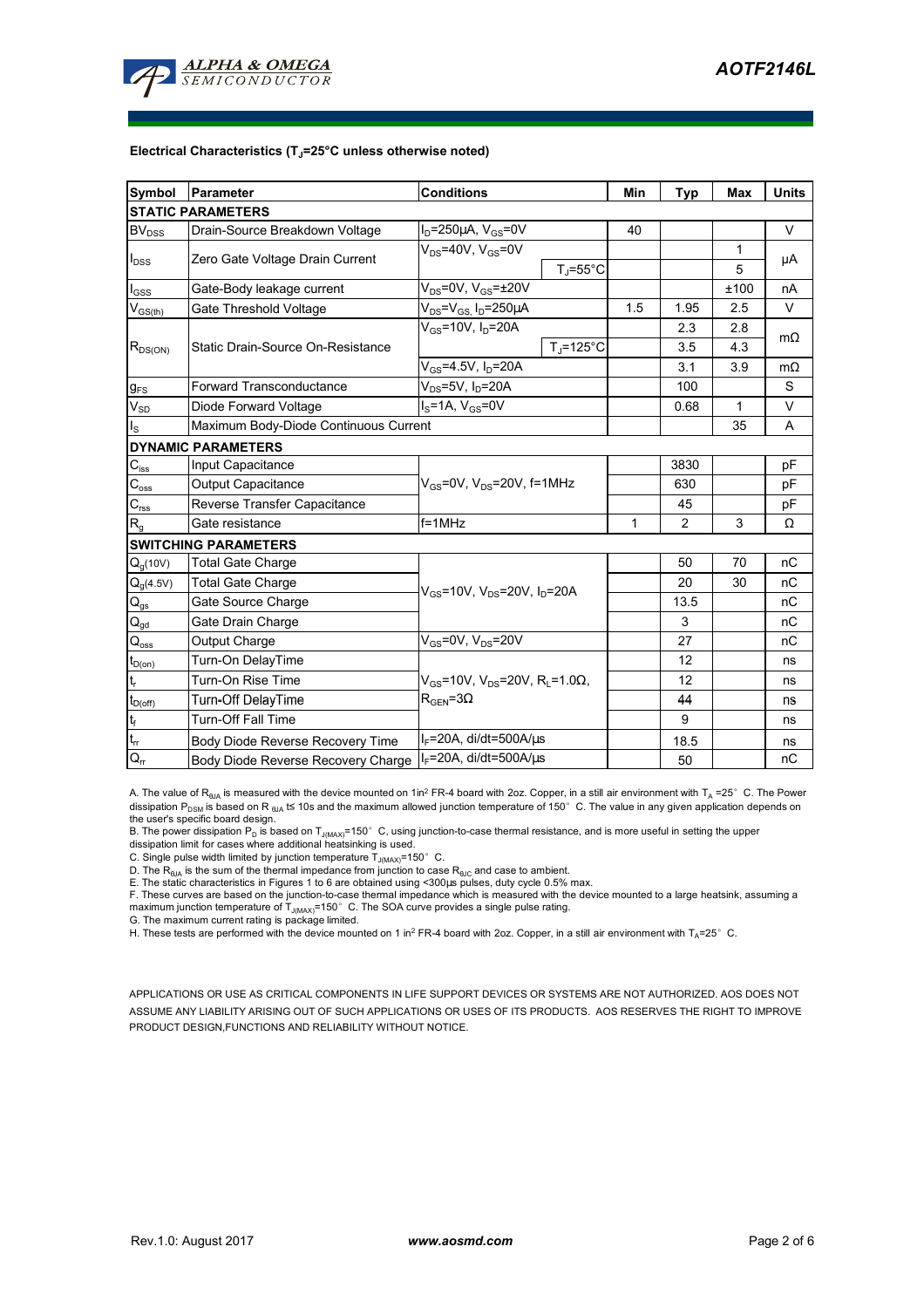

# **TYPICAL ELECTRICAL AND THERMAL CHARACTERISTICS**

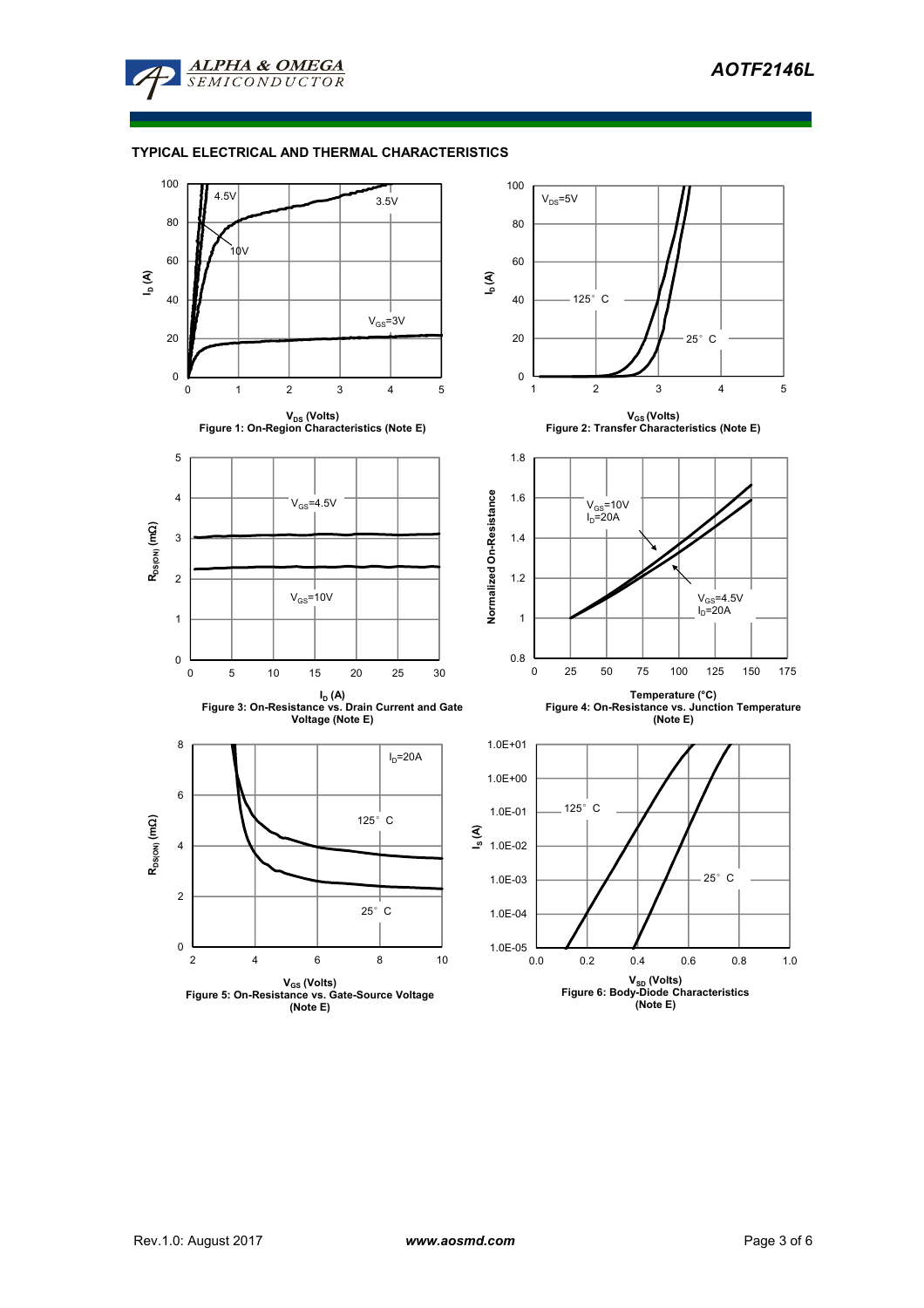

# **TYPICAL ELECTRICAL AND THERMAL CHARACTERISTICS**



**Pulse Width (s) Figure 11: Normalized Maximum Transient Thermal Impedance (Note F)**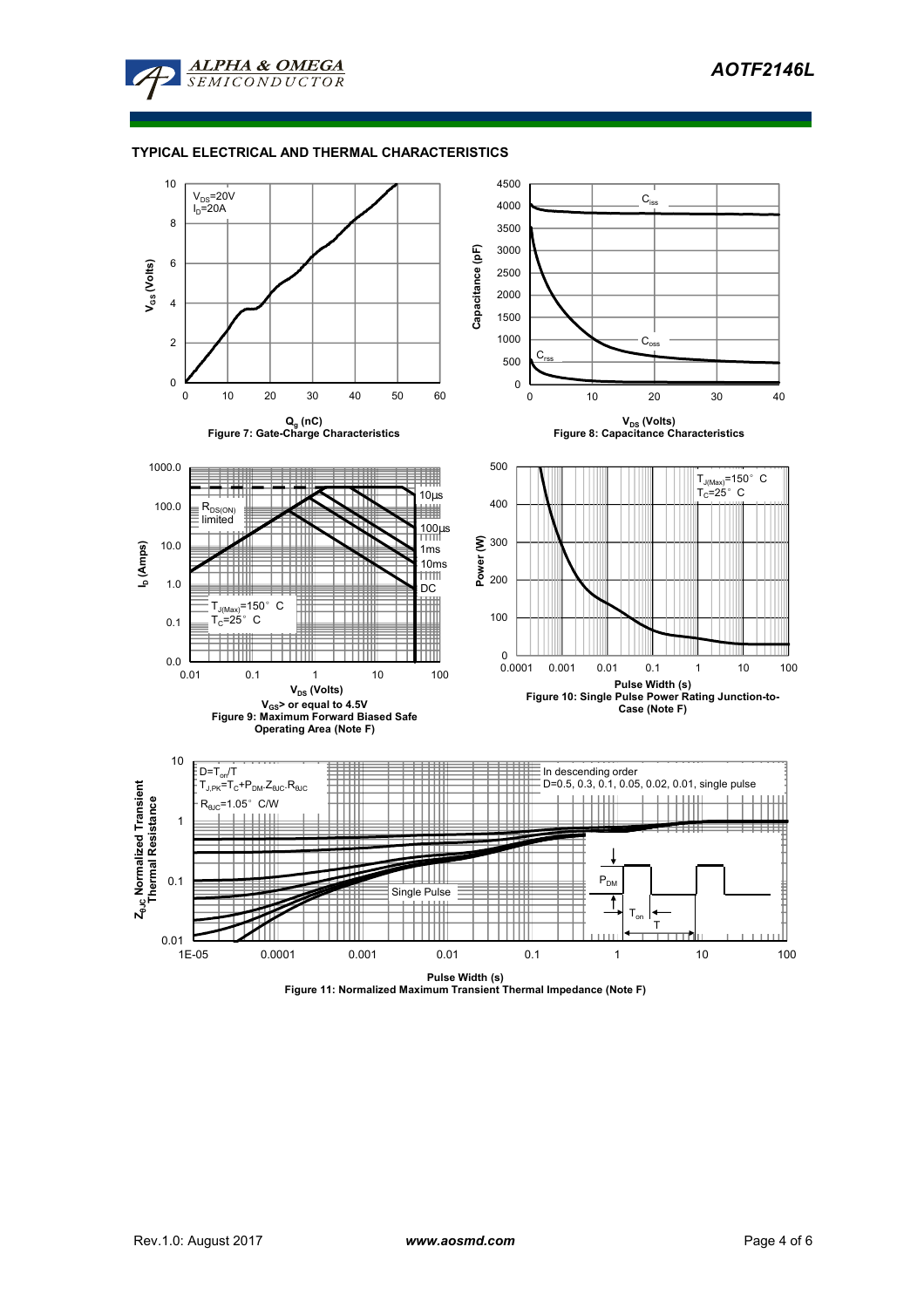

## **TYPICAL ELECTRICAL AND THERMAL CHARACTERISTICS**



**Pulse Width (s) Figure 16: Normalized Maximum Transient Thermal Impedance (Note H)**